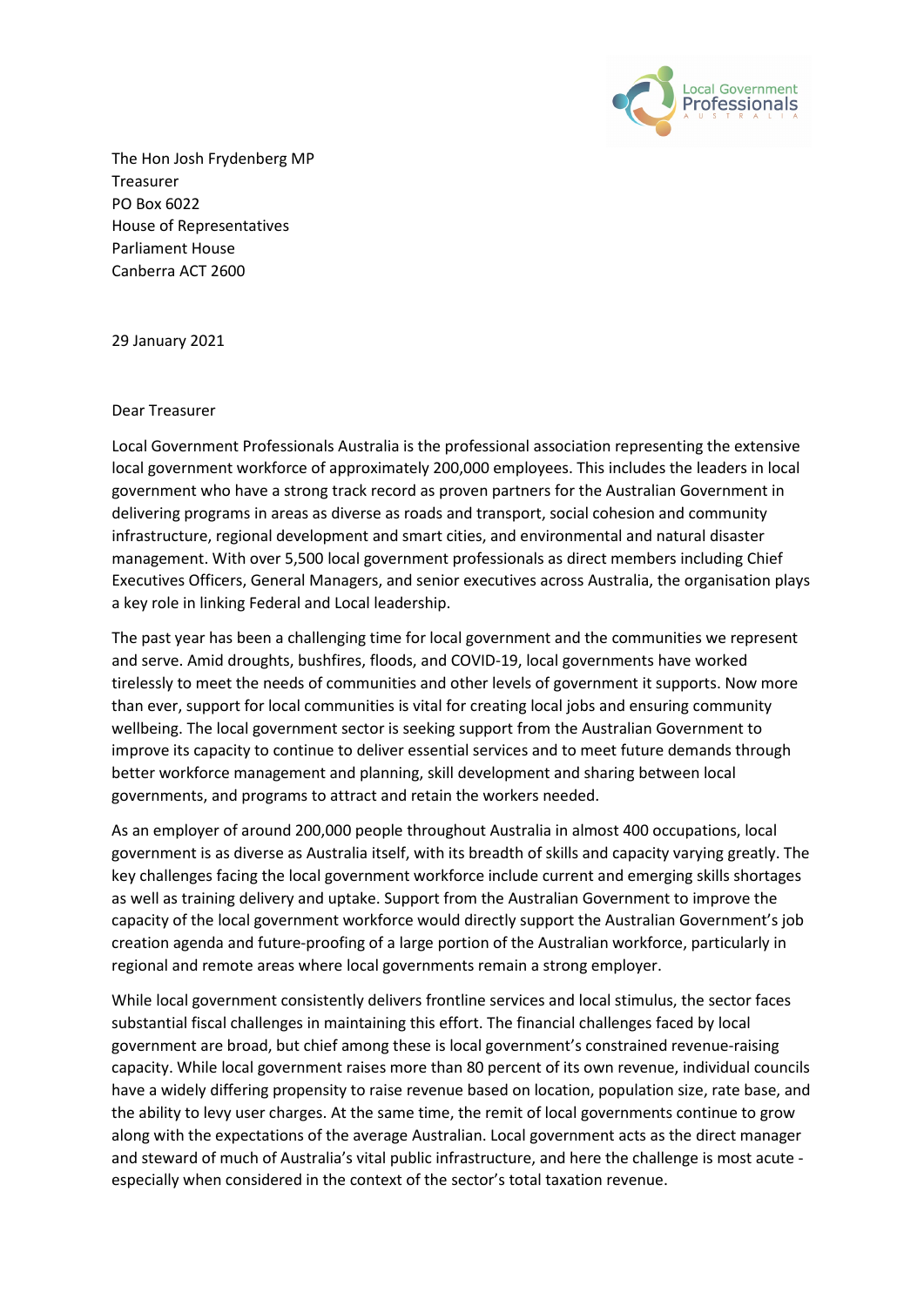

Local government also manages over 75 percent of Australia's roads. These roads play a significant role in keeping the nation's freight systems moving and in supporting the national productivity agenda, however inadequate funds make the local government task of maintaining and expanding the road network difficult.

Local Government Professionals Australia is keen to work with the Australian Government for the benefit of all Australians, and we are very happy to discuss the proposals outlined in more detail with you.

Yours sincerely



Victoria MacKirdy **National President** LG Professionals Australia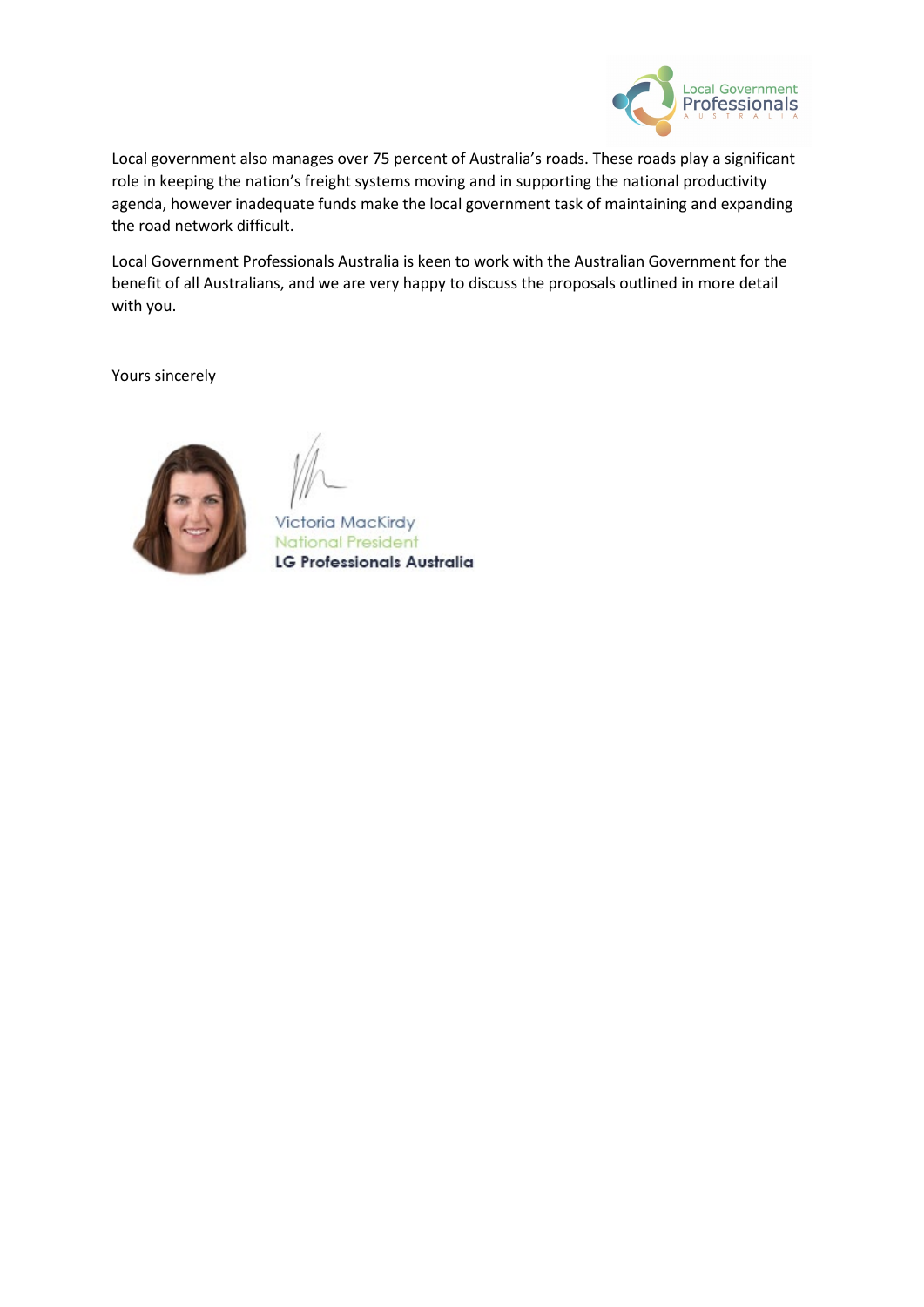

# *Improving the Capacity of Local Government*

Local government employs around 200,000 people across Australia in almost 400 occupations. Local government is as diverse as Australia itself, with its breadth of skills and capacity varying greatly. The largest is Brisbane City Council which employs over 8,000 people, has an annual budget of over \$2 billion, manages a population of 1.2 million, and covers an area of about 1,300  $km^2$ . Conversely, our smallest local government - the Shire of Murchison in Western Australia - employs around 12 people, has an annual budget of approximately \$12 million and a population of about 160, though covers an area of roughly 50,000 km<sup>2</sup>. Of the 537 local governments across Australia, 55 percent of councils are in regional and remote areas, 68 percent of the workforce is full-time (with otherwise 16 percent being casual and another 16 percent part-time), and about 45 percent have a diploma or high-level qualification.

The key challenges facing the local government workforce include current and emerging skills shortages as well as training delivery and uptake. Specifically, the local government workforce is:

- Considerably older than the Australian all-industry workforce
- Struggling to attract and retain workers under 30 years of age
- Experiencing challenges in recruiting and retaining apprentices
- Facing major skills shortages in key professional and technical occupations, including Town Planners, Environmental Health Officers, Building Surveyors, Engineers, and Plant Operators
- Not well-positioned regarding new and emerging soft skills<sup>[1](#page-2-0)</sup>

Councils in regional areas are particularly disadvantaged, facing additional barriers regarding training opportunities. Releasing staff for training course attendance becomes prohibitive due to small staffing numbers and difficulty in finding local providers to deliver the courses, for example. Sending staff to larger centres and metropolitan areas for training then compounds the issue as the staff need longer periods of time away from the office.

Local Government Professionals Australia is seeking the Australian Government's support to lift the capacity of the local government workforce through the design and development of a package of measures to improve the leadership capability of local governments, improve workforce planning and development, fill identified skill gaps, and improve training opportunities and pathways for Australians employed by local governments.

Improved capacity within local government will directly support the Australian Government in the implementation and delivery of its regional development agenda and skills development programs. Specifically, capacity improvements are needed in regional areas where local governments are a critical partner for the Australian Government as well as critical to the survival and sustainability of the communities. Local government has repeatedly proven itself to be a reliable, professional, and cost-effective partner in rolling out Commonwealth programs. For example, the sector has delivered over 60,000 projects in partnership with the Commonwealth Government since the creation of the \$6.3 billion Roads to Recovery Program in 2001. A partnership between local government and the Australian Government to improve the capacity of councils would directly support the Australian Government's development agenda by bolstering local implementation agents and the service delivery arm of the Australian Government.

<span id="page-2-0"></span><sup>1</sup> Local Government Workforce and Future Skills Report Australia, September 2018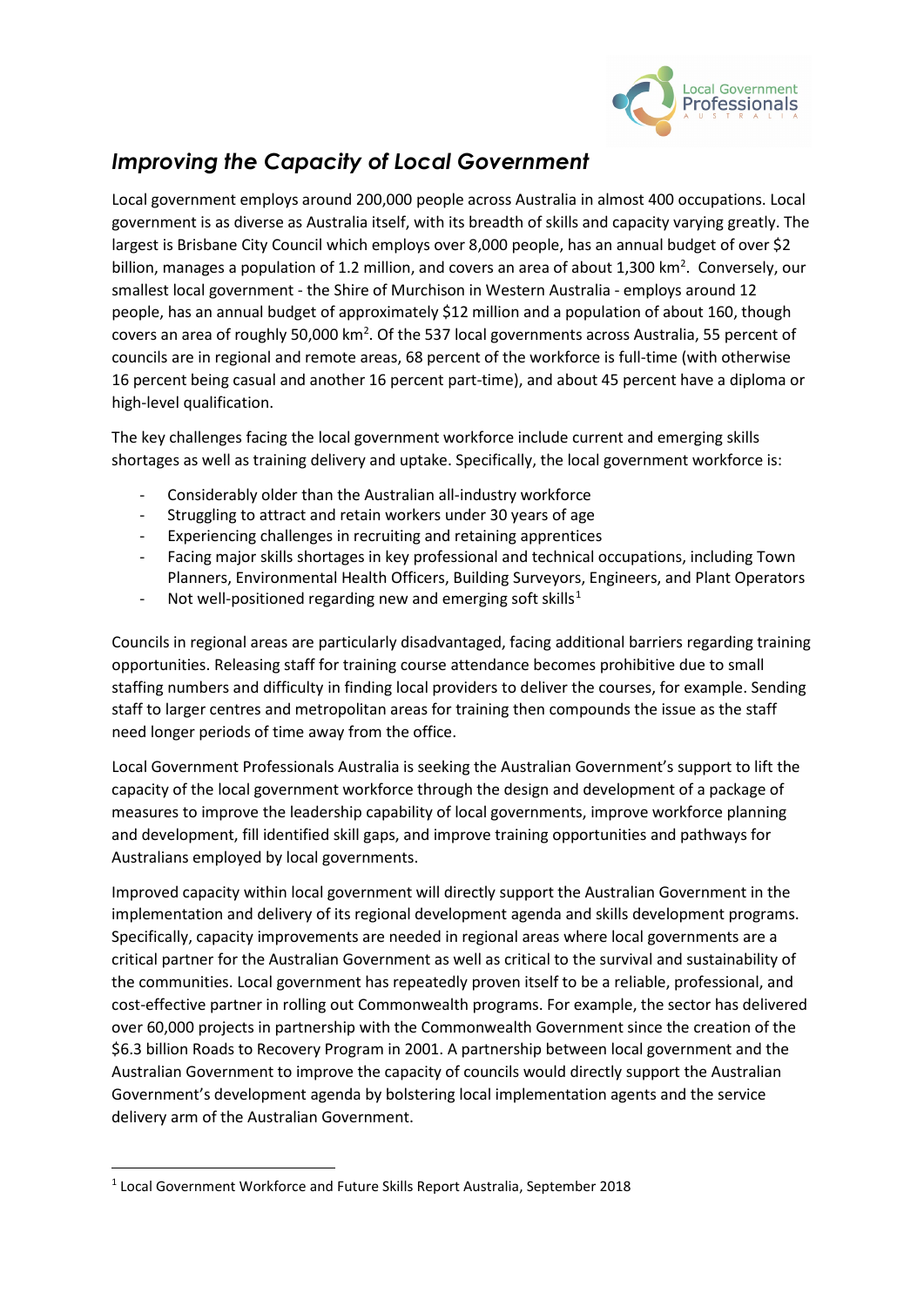

Future-proofing the local government workforce would help local government to manage its workforce collaboratively and at a regional level, and would help the sector meet its current and future skills needs, provide opportunities to increase individuals' breadth of work experiences, and provide surge capacity and the development of a greater bank of regional talent, particularly developing talent and upskilling in the regions.

## *The Solution Future-proofing the Local Government Workforce*

Local Government Professionals Australia proposes the Australian Government support a partnership approach with a co-designed process to lift the capacity, development, and

### **Phase 1 – 2021-22 (Total \$3.7 million)**

management of the local government workforce.

- 1. *Local Government Skill Sharing Program Pilots (\$2 million)*
- The collective experience of COVID-19 has disrupted local government administration but also illustrated how agile the local government workforce can be in meeting the needs of Australian communities. Collaboration in training opportunities and the sharing of skilled workers between organisations through the proposed Local Government Skill Share program would directly benefit local governments in managing this change as skill requirements continue to change. Such a program could enable local governments to collaborate to manage their workforces at a regional level, would help them meet their current and future skills needs, provide opportunities to increase individuals' breadth of work experiences, and provide surge capacity and the development of a greater bank of regional talent. The program could also directly address current and projected skills shortages. Such shortages exist particularly in the professional areas of engineering, planning, and environmental health. The program would specifically address known challenges within the sector including skills portability, the ageing workforce, regional collaboration for training, and increased uptake in Australian Government funded programs.
- 2. *Scope a National Local Government Workforce Dataset (\$200,000)* Identifying existing workforce datasets, analysis of future data needs, and the development of a framework for a National Local Government dataset would create a data-driven basis for improvement and reporting in the sector*.* A robust national dataset would strengthen and grow the evidence base, provide insights for all levels of government into the performance of local government, improve efficiency through streamlined reporting, and provide greater understanding of efficiencies and benchmarks.
- 3. *Develop a national approach to workforce planning and development for local government (\$300,000)*

*S*tandardised approaches and documentation for local governments and standardised metrics would allow for the identification of skills gaps and the future training needs of the sector.